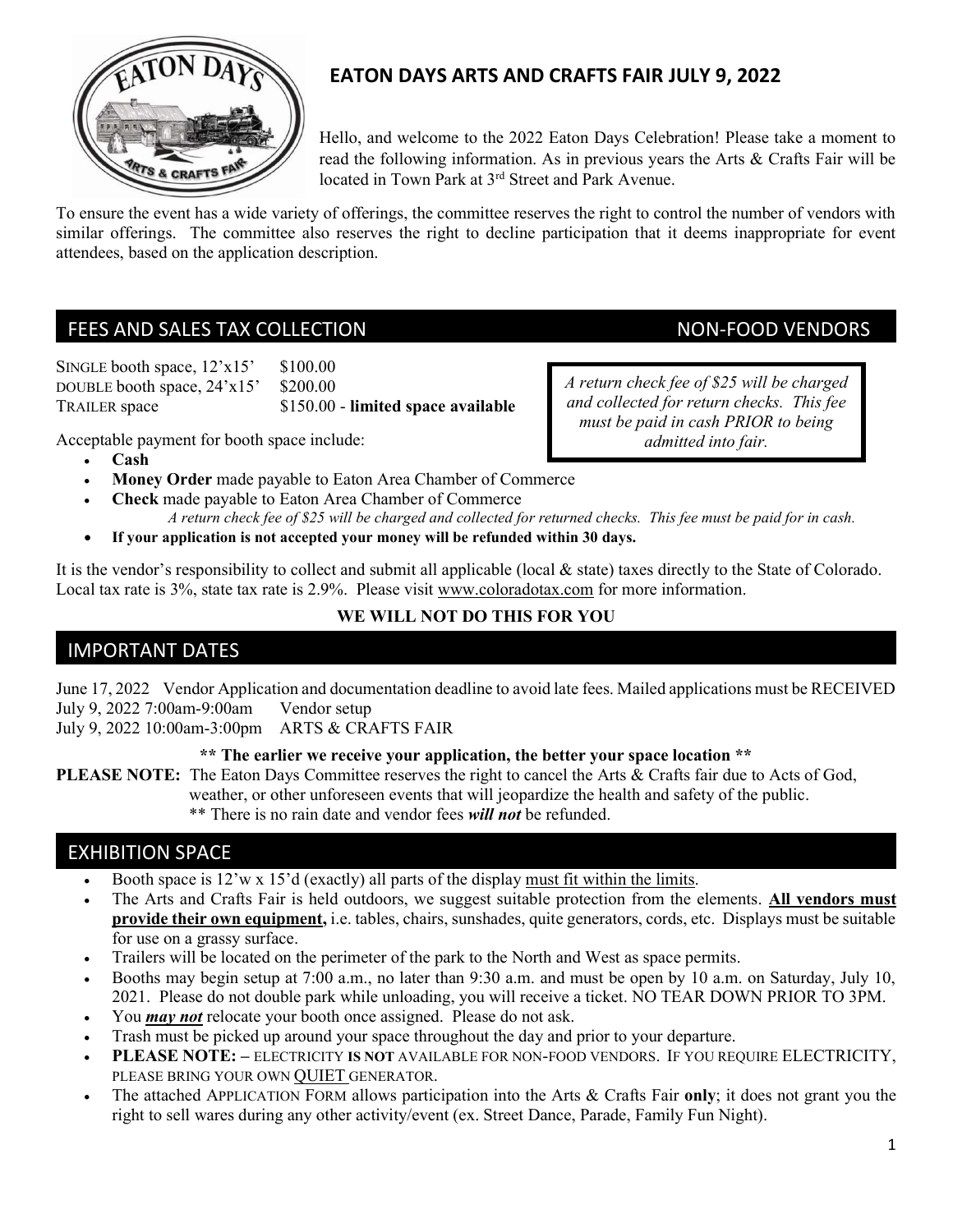# EXHIBITION SPACE (cont.)

- Absolutely no driving on park turf.
- Please leave your pets at home.
- After your acceptance into the Fair, no refunds will be issued, except in the case of an emergency. Written requests for refunds will be considered at the discretion of the Eaton Days Committee, after the event.
- Vendors are not allowed to sell any of the following items: silly string in a can, any type of whistle, aerosol cans / packets which emit an unpleasant odor.
- Parking for vendors will be explained in your confirmation letter.
- Violation of any rules or regulations will result in expulsion from the show.
- PLEASE NOTE: We will do our best to accommodate your booth space requests but we **do not** make any guarantees that you will have the same space as the prior year or that you will be granted your special request.

### INSURANCE

Liability Insurance:

 Concessionaire/vendor agrees to defend and indemnify and hold harmless the Eaton Days Committee, Eaton Area Chamber of Commerce, and the Town of Eaton from any loss, damage, claim, suit, action or other liability, including, without limitation, court costs and attorney fees, arising from or relating to any grossly negligent or intentionally unlawful act or omission, of concessionaire/vendor, concessionaire/vendor's agents, guests or invitees, or third parties. Concessionaire/vendor shall carry a general public liability insurance policy with a limit of \$1,000,000 for bodily injury and death per occurrence and \$1,000,000 for property damage.

 Concessionaire/vendor, for itself, its heirs, successors, and assigns, hereby releases/waives any and all claims, damages and losses arising from or relating to the acts or omissions, whether intentional or negligent of third parties or an act of God.

This is a requirement of our Event Insurer. If you are unable to provide this insurance, please contact us at eatonartsandcraftfair@gmail.com

## APPLICATION CHECK LIST

 $\Box$  Complete Application Form and sign

Submit Proof of Liability Insurance listing "Eaton Area Chamber of Commerce" as an additional insured. Please contact us if you are unable to provide this. eatonarts and craft fair  $\omega$  gmail.com

- Enclose \$100.00 check, money order (payable to Eaton Area Chamber of Commerce) for each 12'x15' booth 0R space request
	- Enclose \$150.00 check, money order (payable to Eaton Area Chamber of Commerce) for each TRAILER SPACE - limited space available
	- $\Box$  Completed application packet must be received via email or at the Town of Eaton Office (223 1st Street, Eaton, CO) on or before Friday, June 17, 2022 (to avoid late fees). Acceptance notifications will be sent via e-mail one week following the receipt and acceptance of your completed form, booth payment, and proof of insurance.

Contact us at eatonartsandcraftfair@gmail.com

## QUESTIONS and GENERAL INFORMATION

MAIL COMPLETED APPLICATIONS, ALL REQUIRED DOCUMENTS, AND PAYMENT TO: Eaton Days Arts & Crafts Fair C/O Eaton Area Chamber of Commerce P.O. Box 111 Eaton, Colorado 80615 DROP OFF COMPLETED APPLICATIONS, ALL REQUIRED DOCUMENTS, AND PAYMENT TO: Eaton Days Arts & Crafts Fair C/O Town Hall 223 1st Street Eaton, Colorado 80615 Please type or print